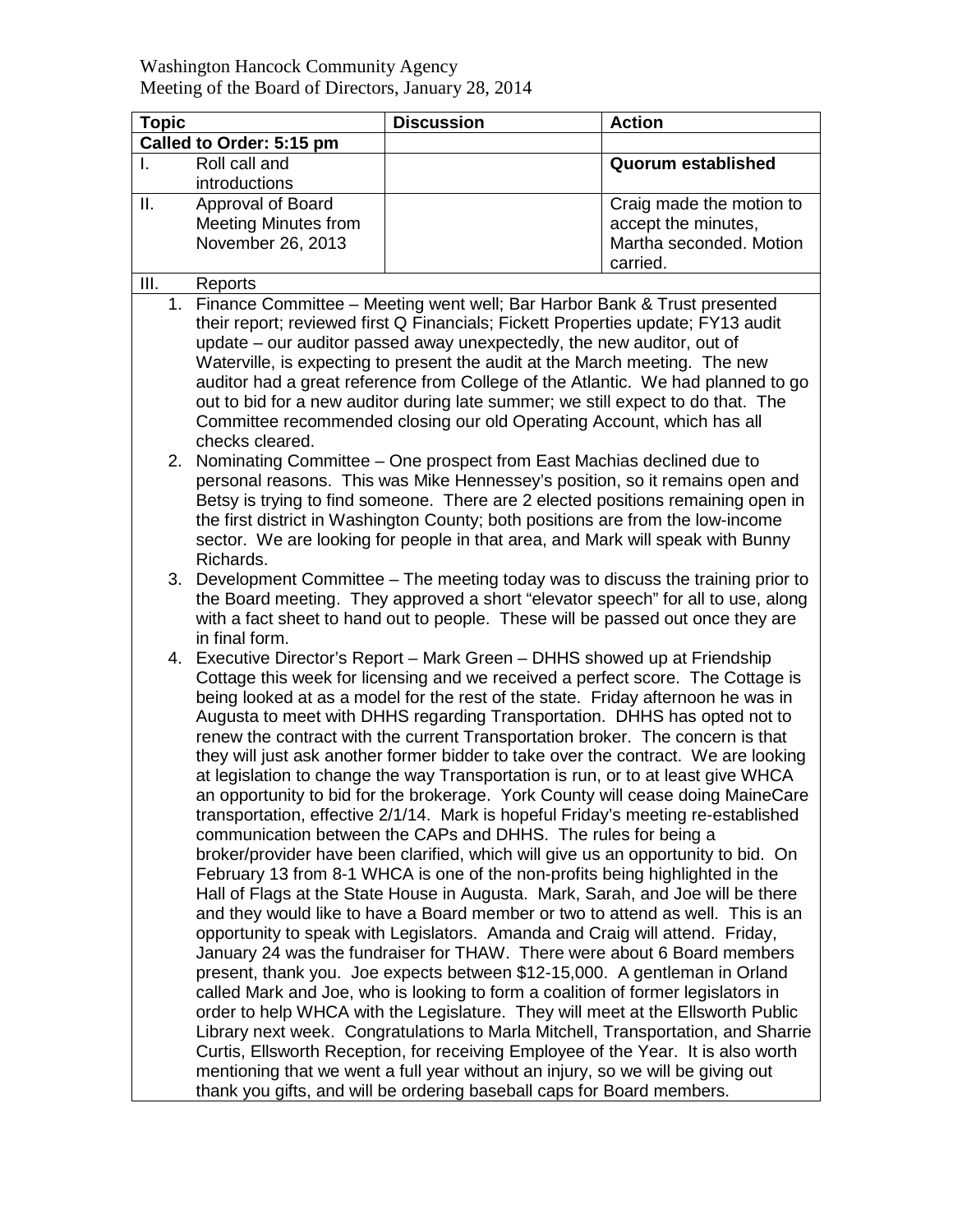Washington Hancock Community Agency Meeting of the Board of Directors, January 28, 2014

- 5. Finance Director's Report Kevin Bean The surplus from November to December did decrease, partly due to a \$20K pay out to MaineCare due to client fraud, and partly due to a \$25K loss on the books from the sale of a vacant property in Ellsworth. Cash increased during December; our ARs went up due to waiting on DOT contracts due to the shutdown, we anticipate getting them in the next month or so; our Line of Credit is paid off and we anticipate that our short term needs will remain good with our cash flow; we've had cash come in and go right back out for THAW, so we have seen more activity; the Endowment drawdown was recognized as a current year \$53K temporarily restricted deficit, spread out among all programs; our rental properties are showing a surplus of about \$4K, as compared to a loss of about \$20K last year.
- 6. Agency Endowment Bar Harbor Bank & Trust Sarah Robinson and Peter Nicholson presented an Investment Review. They handed out information showing the Market Values as of 12/31/13 of \$1,150,232, as well as the breakdown of the portfolio make up. They use bonds and stocks, and only purchase 25 stocks at most. They have a set rationale for stop loss, which determines when they will sell a stock so as to reduce risk of loss. This does not mean there won't be any negative years. Our stocks were up 27% last year. The typical make-up of the portfolio is between 50-70% stocks, the remaining balance in bonds. Our return rate was 8% through last year. Amanda invited anyone who wants to get more in depth reporting to let the Finance Committee know, and they will inform you of when the next presentation to the Committee will be.
- 7. Development and Community Services Director's Report Next Generation Grant Opportunity – Joe Perkins – Next Generation is a \$3M grant, which we think we have a good chance of getting. The Management team has been discussing options, and we would like input from the Board. The Foundation has close ties to the Blue Hill Peninsula, and has run out of Maryland since about 2000. Since the Matriarch passed away, the adult children have focused on the Blue Hill Peninsula. They usually give small grants in the thousands of dollars, but this year they have opened up applications for \$100K - \$3M. This is a once in a lifetime opportunity. The grant can be for anything from bricks and mortar to programs to operations. This family has been generous to many WHCA programs over the years, and they are very familiar with us and have respect for what we do. This is open to all non-profits in Maine. Everything we ask for will align with the 2014 work plan set forth by the Board. We are thinking of asking for an Endowment, and a significant amount of money for home repairs. We have the capacity and history as an organization, and can identify the need, and feel this is an opportunity to write a grant for \$3M. There can be multiple recipients. **David Sanderson moved that the Board give its approval for this venture. Amanda seconded. Motion passed.** Joe read the grant description and the areas of interest for the Foundation. The current thought is an Endowment for Elder Services, in the \$1M range; \$1M range for Home Repairs (Housing Services); the last \$1M range for Financial Literacy, Case Management, Downeast Business Alliance, and another \$500K for an Unrestricted Endowment. The Letter of Intent is due March 1, 2014. They will decide by May 1 who they will invite to submit a proposal. The proposal is due June 1. The decision for the award will be made November 1, 2014.
- 8. Written Reports
	- a. LiHEAP
	- b. Housing and Energy Services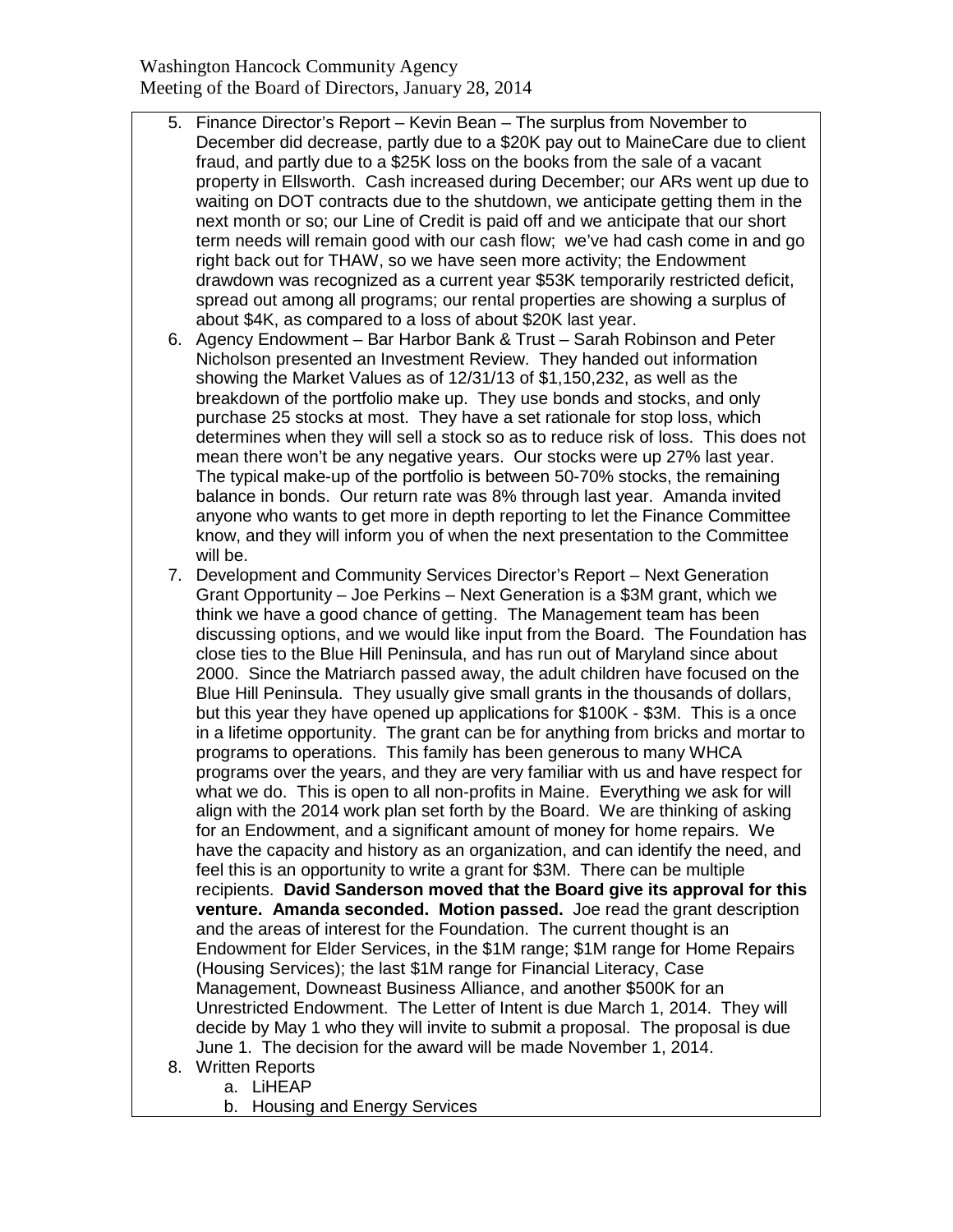|                                                    | c. Friendship Cottage                         |                                                     |  |  |  |  |  |
|----------------------------------------------------|-----------------------------------------------|-----------------------------------------------------|--|--|--|--|--|
| d.                                                 | <b>Incubator Without Walls</b>                |                                                     |  |  |  |  |  |
|                                                    | e. Veteran's Program                          |                                                     |  |  |  |  |  |
| f.<br>Transportation                               |                                               |                                                     |  |  |  |  |  |
|                                                    |                                               |                                                     |  |  |  |  |  |
| IV.<br>Items for Board Action                      |                                               |                                                     |  |  |  |  |  |
| 1.<br>To ratify the action of<br>the Executive     |                                               | Martha made a motion to                             |  |  |  |  |  |
| Committee taken on                                 |                                               | ratify, Joan seconded.<br>Motion carried.           |  |  |  |  |  |
| 12/12/13 as follows:                               |                                               |                                                     |  |  |  |  |  |
| BE IT RESOLVED by the                              |                                               |                                                     |  |  |  |  |  |
| <b>Executive Committee of</b>                      |                                               |                                                     |  |  |  |  |  |
| <b>Washington Hancock</b>                          |                                               |                                                     |  |  |  |  |  |
| Community Agency (WHCA)                            |                                               |                                                     |  |  |  |  |  |
| as follows: That the WHCA join                     |                                               |                                                     |  |  |  |  |  |
| with other participating                           |                                               |                                                     |  |  |  |  |  |
| municipal and quasi-municipal                      |                                               |                                                     |  |  |  |  |  |
| employers in a Multiple                            |                                               |                                                     |  |  |  |  |  |
| <b>Employer Welfare</b>                            |                                               |                                                     |  |  |  |  |  |
| Arrangement for the provision                      |                                               |                                                     |  |  |  |  |  |
| of employee health benefits, as                    |                                               |                                                     |  |  |  |  |  |
| authorized by 24-A M.R.S.A. §                      |                                               |                                                     |  |  |  |  |  |
| 6601 et seq., said                                 |                                               |                                                     |  |  |  |  |  |
| Arrangement to be known as<br>the "Maine Municipal |                                               |                                                     |  |  |  |  |  |
| <b>Employees Health Trust"</b>                     |                                               |                                                     |  |  |  |  |  |
| (Health Trust); and for that                       |                                               |                                                     |  |  |  |  |  |
| purpose and in consideration                       |                                               |                                                     |  |  |  |  |  |
| of the mutual covenants and                        |                                               |                                                     |  |  |  |  |  |
| agreements among the                               |                                               |                                                     |  |  |  |  |  |
| participating employers, to                        |                                               |                                                     |  |  |  |  |  |
| authorize the Executive                            |                                               |                                                     |  |  |  |  |  |
| Director to enter into a                           |                                               |                                                     |  |  |  |  |  |
| Participation agreement on                         |                                               |                                                     |  |  |  |  |  |
| behalf of WHCA and take                            |                                               |                                                     |  |  |  |  |  |
| whatever other actions may be                      |                                               |                                                     |  |  |  |  |  |
| necessary. The authority                           |                                               |                                                     |  |  |  |  |  |
| granted herein shall remain                        |                                               |                                                     |  |  |  |  |  |
| until revoked.                                     |                                               |                                                     |  |  |  |  |  |
| 2. To confirm the                                  |                                               |                                                     |  |  |  |  |  |
| appointments to the                                | Reconfirm Barbara Arter,<br>Bernie Sund, Joan | Craig made the motion to<br>reconfirm Barbara Arter |  |  |  |  |  |
| <b>Executive Committee</b>                         | Weber, effective                              | and Bernie Sund, and to                             |  |  |  |  |  |
| as recommended by                                  | immediately. Barbara                          | add Joan Weber, David                               |  |  |  |  |  |
| the Board President                                | Arter has asked for a                         | seconded. Motion                                    |  |  |  |  |  |
|                                                    | leave of absence due to                       | passed.                                             |  |  |  |  |  |
|                                                    | health issues.                                |                                                     |  |  |  |  |  |
|                                                    |                                               |                                                     |  |  |  |  |  |
|                                                    |                                               |                                                     |  |  |  |  |  |
|                                                    |                                               |                                                     |  |  |  |  |  |
|                                                    |                                               |                                                     |  |  |  |  |  |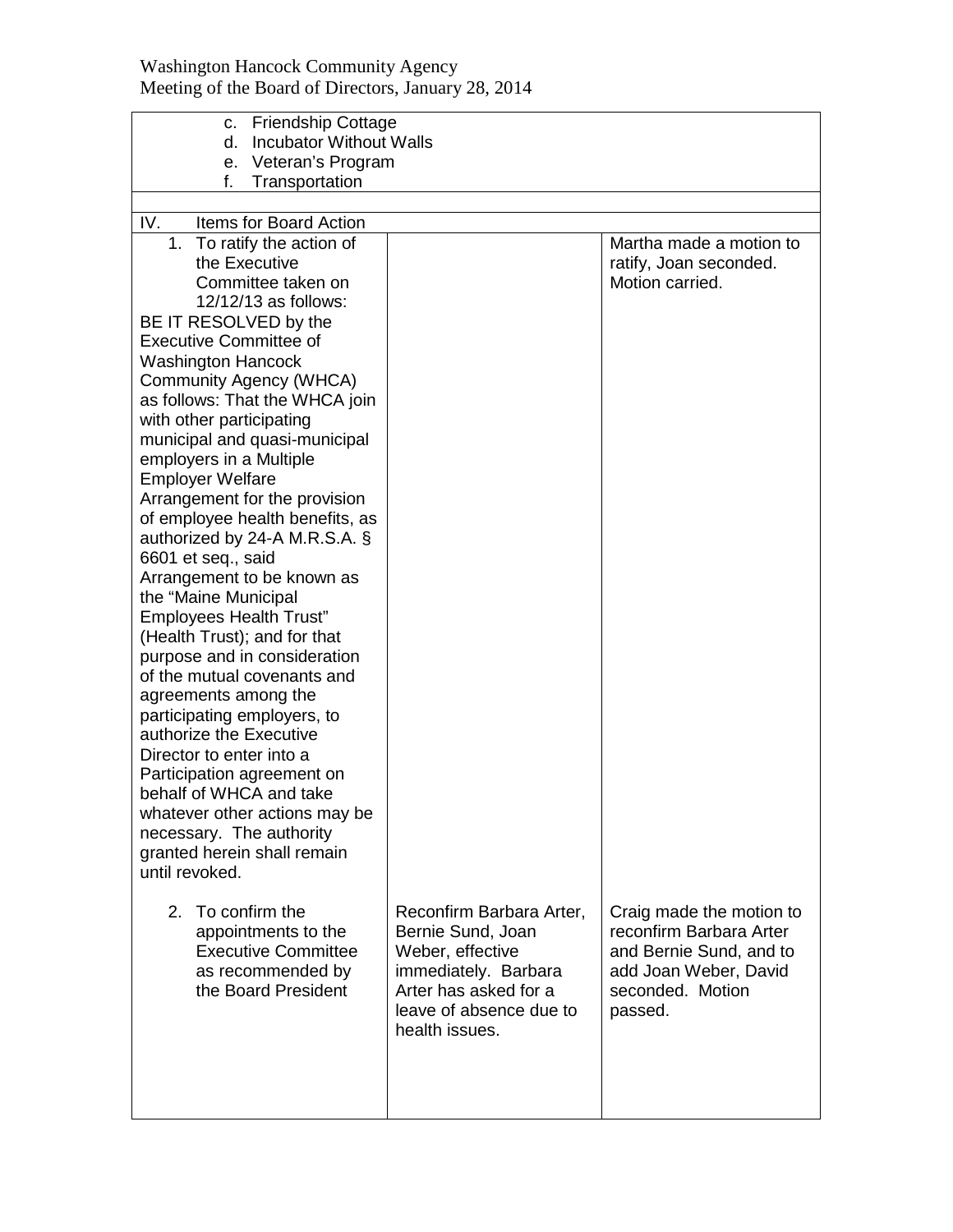Washington Hancock Community Agency Meeting of the Board of Directors, January 28, 2014

|    | 3.<br>To authorize the<br><b>Executive Director to</b><br>pursue the purchase of<br>the Gaelic Square and<br><b>Pleasant View Manor</b><br>properties from Fickett<br>Properties of<br>Cherryfield at the<br>appraised values,<br>contingent upon<br>management contracts<br>and options on other<br>properties, for future<br>consideration by the<br>Board. | The deal has evolved<br>over time to purchasing 2<br>complexes and managing<br>50 additional units. The<br><b>Finance Committee</b><br>reviewed it last week and<br>recommended the item<br>for Board Action. All but<br>one property are Elderly<br>projects.                                                                                                 | Barbara Clark made a<br>motion to approve the<br>item for action, Ruth<br>seconded. Motion<br>passed.                |
|----|---------------------------------------------------------------------------------------------------------------------------------------------------------------------------------------------------------------------------------------------------------------------------------------------------------------------------------------------------------------|----------------------------------------------------------------------------------------------------------------------------------------------------------------------------------------------------------------------------------------------------------------------------------------------------------------------------------------------------------------|----------------------------------------------------------------------------------------------------------------------|
|    | To authorize WHCA to<br>4.<br>serve as Fiscal Sponsor<br>for Washington County<br>Shelter for the<br>Homeless.                                                                                                                                                                                                                                                | This is a grassroots<br>initiative in Washington<br>County. Joe and Betsy<br>are members; they are<br>seeking their $501(c)(3)$ ,<br>but in the interim need a<br>fiscal sponsor in order to<br>accept donations and<br>move forward. Mission is<br>to provide temporary<br>housing facilities for<br>homeless and indigent<br>people in Washington<br>County. | Craig made the motion to<br>accept the proposal,<br>Amanda seconded.<br>Motion passed.                               |
|    | 5. Close the Operating<br><b>Account at Camden</b><br>National Bank.                                                                                                                                                                                                                                                                                          |                                                                                                                                                                                                                                                                                                                                                                | Martha made the motion<br>to authorize Kevin and<br>Mark to close that<br>account, Craig seconded.<br>Motion passed. |
| V. | Letter passed around<br>by Barbara Clark                                                                                                                                                                                                                                                                                                                      | The ice storm caused<br>many issues in our<br>service area; one which<br>Barbara had a personal<br>experience. She has<br>spoken with the Editor at<br>the Ellsworth American,<br>who also had an<br>experience with the storm,<br>about WHCA putting in an<br>Op-Ed to place a call to<br>action for people to help<br>those in need in their                 |                                                                                                                      |